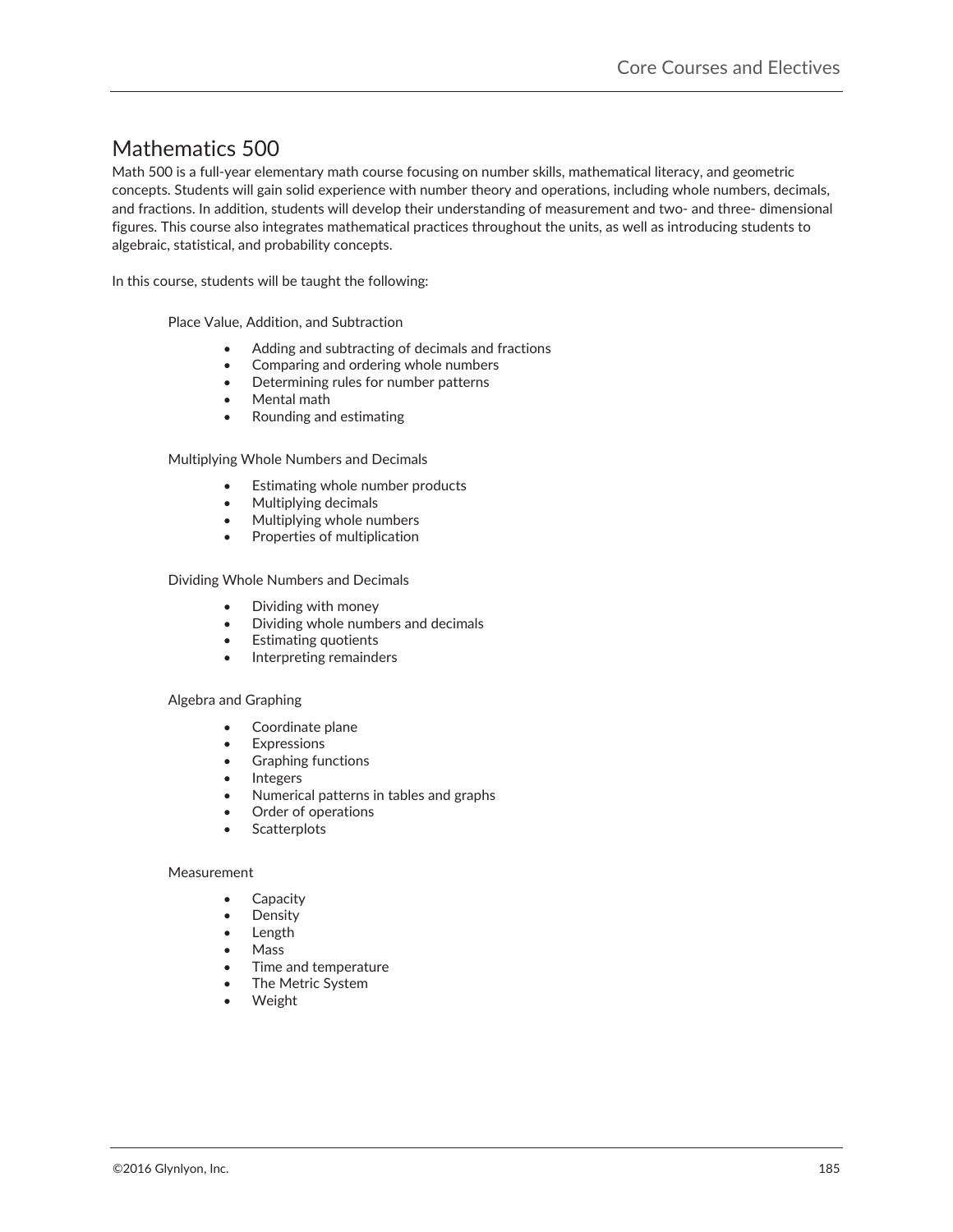#### Factors and Fractions

- Comparing fractions and decimals
- Equivalent fractions
- $\bullet$  Factors
- **Fractions**
- Greatest Common Factor/Least Common Multiple
- Improper fractions and mixed numbers
- Prime factorization
- x Rounding fractions
- $\bullet$  Simplifying fractions

#### Fraction Operations

- Adding and subtracting fractions
- Adding and subtracting mixed numbers
- Estimating sums and differences
- Multiplying mixed numbers
- Multiplying whole numbers and fractions

#### Data Analysis and Probability

- Bar/Line Graphs
- $\bullet$  Choosing the right graph
- Collecting data and frequency tables
- $\bullet$  Line plots
- Listing outcomes
- Making predictions
- Measures of central tendency
- **Probability**
- Stem-and-Leaf plots

#### Geometry

- Angles
- Circles
- Geometry terms
- Polygons
- Quadrilaterals
- Making predictions
- Similar and congruent figures
- Solid figures
- Symmetry
- **Transformations**
- **Triangles**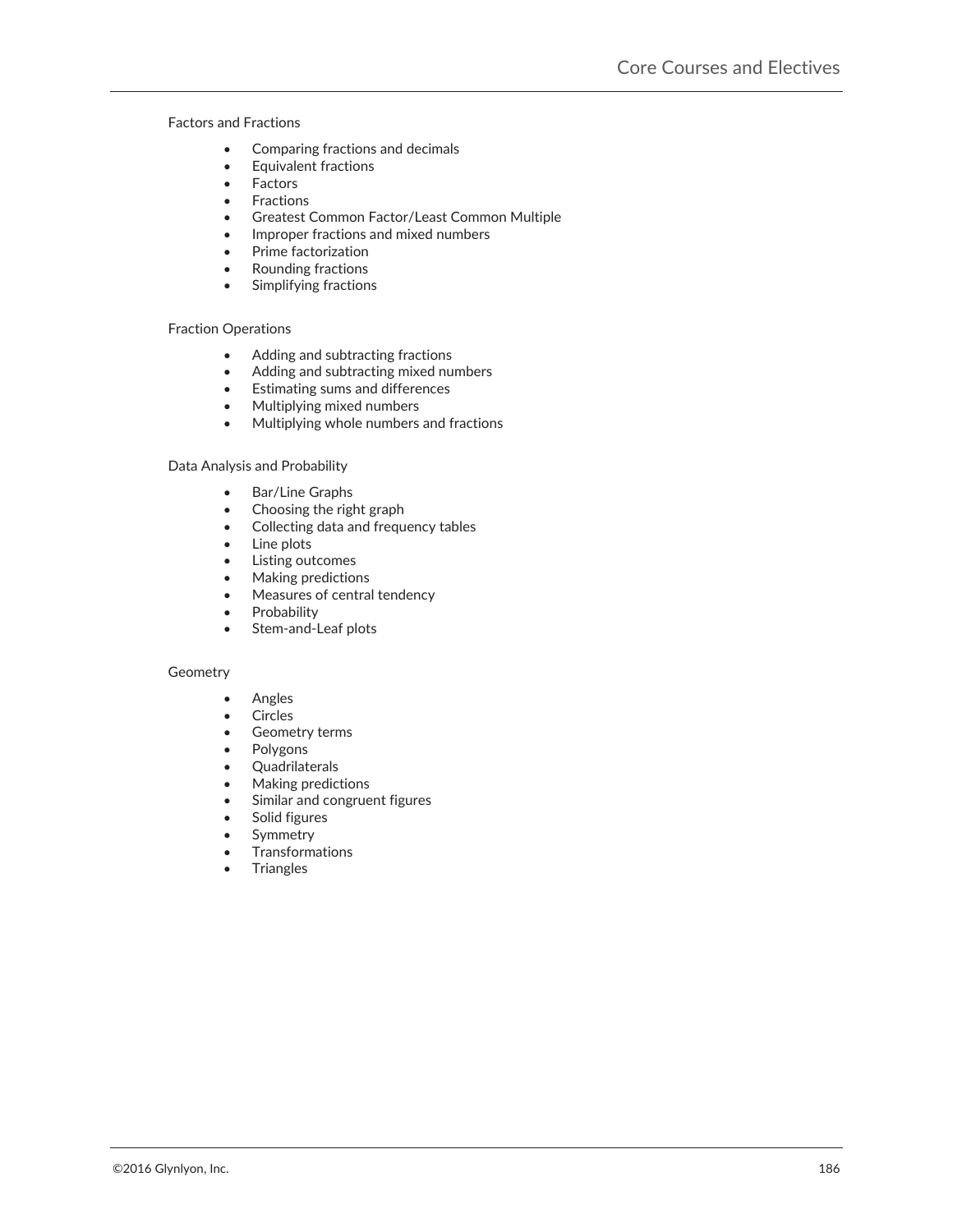#### Perimeter, Area, and Volume

- Perimeter, Area, and Volume
- **Area**
- **Circumference**
- **Parallelograms**
- Polygons
- Regular polygons
- Squares and rectangles
- Surface area
- **Triangles**
- **Volume**

#### Financial Literacy

• Exploring your finances

|                 | Assignments |                                                   |     |                                                    |  |
|-----------------|-------------|---------------------------------------------------|-----|----------------------------------------------------|--|
|                 | 1.          | Course Overview                                   | 16. | <b>Adding Decimal Numbers</b>                      |  |
|                 | 2.          | Whole Number Place Value                          | 17. | Determining Rules to Generate Number Patterns      |  |
|                 | 3.          | <b>Comparing and Ordering Whole Numbers</b>       | 18. | <b>Subtracting Decimal Numbers</b>                 |  |
|                 | 4.          | Decimal Number Place Value                        | 19. | <b>Exploring Your Finances</b>                     |  |
|                 | 5.          | <b>Comparing and Ordering Decimal Numbers</b>     | 20. | Project: Logical Reasoning                         |  |
| Mathematics 500 | 6.          | Quiz: Place Value                                 | 21. | <b>Quiz: Addition and Subtraction</b>              |  |
|                 | 7.          | Alternate Quiz - Form A: Place Value*             | 22. | Alternate Quiz - Form A: Addition and Subtraction* |  |
|                 | 8.          | Alternate Quiz - Form B: Place Value*             | 23. | Alternate Quiz - Form B: Addition and Subtraction* |  |
|                 | 9.          | Rounding Whole Numbers and Decimals               | 24. | Special Project*                                   |  |
|                 | 10.         | <b>Estimating Sums and Differences</b>            | 25. | Review                                             |  |
|                 | 11.         | Add and Subtract Mentally                         | 26. | Test                                               |  |
|                 | 12.         | <b>Quiz: Rounding and Estimating</b>              | 27. | Alternate Test - Form A*                           |  |
|                 | 13.         | Alternate Quiz - Form A: Rounding and Estimating* | 28. | Alternate Test - Form B*                           |  |
|                 | 14.         | Alternate Quiz – Form B: Rounding and Estimating* | 29. | <b>Glossary and Credits</b>                        |  |
|                 | 15.         | Adding and Subtracting Whole Numbers              |     |                                                    |  |

#### **Assignments-**

Mathematics 500

Mathematics 500

- 1. Estimating Whole Number Products 14. Estimating Decimal Products 2. Properties of Multiplication 15. Multiplying Whole Numbers by Decimals 3. Multiplying Whole Numbers 16. Multiplying Decimals by Decimals 4. Quiz: Multiplying Whole Numbers 17. Solving Multiplication Problems 5. Alternate Quiz —Form A: Multiplying Whole-6. Alternate Quiz —Form B: Multiplying Whole-**7. Exponents** Numbers<sup>\*</sup> 8. Multiplying Whole Numbers by Powers of Ten-9. Project: How Much is a Million 22. Review 10. Multiplying Decimals by Powers of Ten 23. Test 11. Quiz: Powers 24. Alternate Test—Form A\* 12. Alternate Quiz —Form A: Powers\* 25. Alternate Test—Form B \* 13. Alternate Quiz - Form B: Powers\* 26. Glossary and Credits
	-
	-
	-
	-
	- 18. Quiz: Multiplying Decimal Numbers
	- Numbers\* 19. Alternate Quiz —Form A: Multiplying Decimal-Numbers\*
	- Numbers\* 20. Alternate Quiz —Form B: Multiplying Decimal-
		- 21. Special Project\*
		-
		-
		-
		-
		-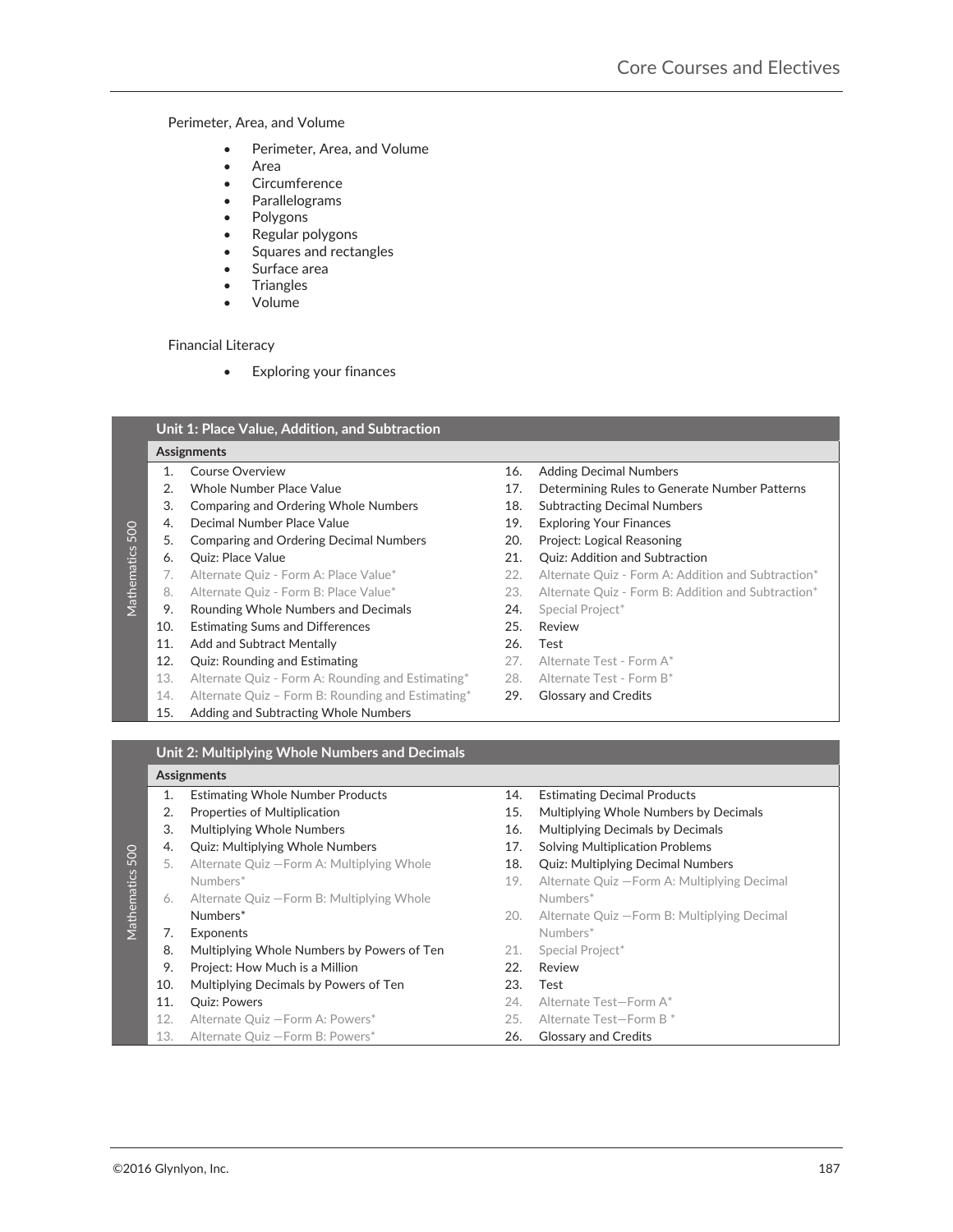|             |     | Unit 3: Dividing Whole Numbers and Decimals  |     |                                              |
|-------------|-----|----------------------------------------------|-----|----------------------------------------------|
|             |     | Assignments                                  |     |                                              |
|             | 1.  | <b>Understanding Division</b>                | 14. | Alternate Quiz - Form B: Two-Digit Divisors* |
|             | 2.  | <b>Estimating Quotients</b>                  | 15. | Dividing by Powers of Ten                    |
|             | 3.  | Dividing Whole Numbers                       | 16. | Dividing Decimals by Whole Numbers           |
| 500         | 4.  | <b>Remainders</b>                            | 17. | Dividing with Money                          |
| Mathematics | 5.  | <b>Quiz: One-Digit Divisors</b>              | 18. | Quiz: Decimal Division                       |
|             | 6.  | Alternate Quiz - Form A: One-Digit Divisors* | 19. | Alternate Quiz - Form A: Decimal Division*   |
|             | 7.  | Alternate Quiz - Form B: One-Digit Divisors* | 20. | Alternate Quiz - Form B: Decimal Division*   |
|             | 8.  | Dividing by Multiples of Ten                 | 21. | Special Project*                             |
|             | 9.  | Dividing Whole Numbers I                     | 22. | Review                                       |
|             | 10. | Dividing Whole Numbers II                    | 23. | Test                                         |
|             | 11. | Interpreting the Remainder                   | 24. | Alternate Test-Form A*                       |
|             | 12. | <b>Quiz: Two-Digit Divisors</b>              | 25. | Alternate Test-Form B*                       |
|             | 13. | Alternate Quiz - Form A: Two-Digit Divisors* | 26. | <b>Glossary and Credits</b>                  |
|             |     |                                              |     |                                              |
|             |     | .<br>______                                  |     |                                              |

## **Unit 4: Algebra and Graphing**

# **Assignments-**

Mathematics 500

- 1. Addition and Subtraction Expressions 15. The Coordinate Plane 2. Multiplication and Division Expressions 16. Graphing Functions 3. The Order of Operations 2008 17. Interpreting Graphs 4. Quiz: Expressions 18. Scatterplots 5. Alternate Quiz - Form A: Expressions\* 19. Numerical Patterns in a Table/Graph 6. Alternate Quiz —Form B: Expressions\* 20. Integers 7. Addition and Subtraction Equations-8. Multiplication Equations 22. Alternate Quiz - Form A: Graphing\* **9.** Functions **23.** Alternate Quiz —Form B: Graphing\* 10. Numerical Patterns 24. Special Project\* 11. Project: Patterns 25. Review-12. Quiz: Patterns, Functions, and Equations 26. Test-13. Alternate Quiz - Form A: Patterns, Functions, and Equations\* 28. Alternate Test-Form B\* 14. Alternate Quiz - Form B: Patterns, Functions, and Equations\*
	-
	-
	-
	-
	-
	-
	- 21. Quiz: Graphing
	-
	-
	-
	-
	-
	- 27. Alternate Test—Form A\*
	-
	- 29. Glossary and Credits

#### **Unit 5: Measurement**

#### **Assignments-**

- Solar Monte Terms of the Choice of the Monte Choice is a function of the Choice of the Choice of the Choice of the Choice of the Choice of the Choice of the Choice of the Choice of the Choice of the Choice of the Choice o Mathematics 500 1. The Metric System **14.** Alternate Quiz – Form B: The Customary System<sup>\*</sup> 2. Length 2. Time 3. Mass 16. Elapsed Time 4. Capacity 17. Temperature 5. Quiz: The Metric System 18. Quiz : Time and Temperature 6. Alternate Quiz - Form A: The Metric System\* 19. Alternate Quiz - Form A: Time and Temperature\* 7. Alternate Quiz - Form B: The Metric System\* 20. Alternate Quiz - Form B: Time and Temperature\* 8. Length 21. Special Project\* 9. Weight **22. Review** 10. Capacity 23. Test 11. Project: Density- 24. Alternate Test—Form A\* 12. Quiz: The Customary System 25. Alternate Test-Form B\* 13. Alternate Quiz - Form A: The Customary System\* 26. Glossary and Credits
	-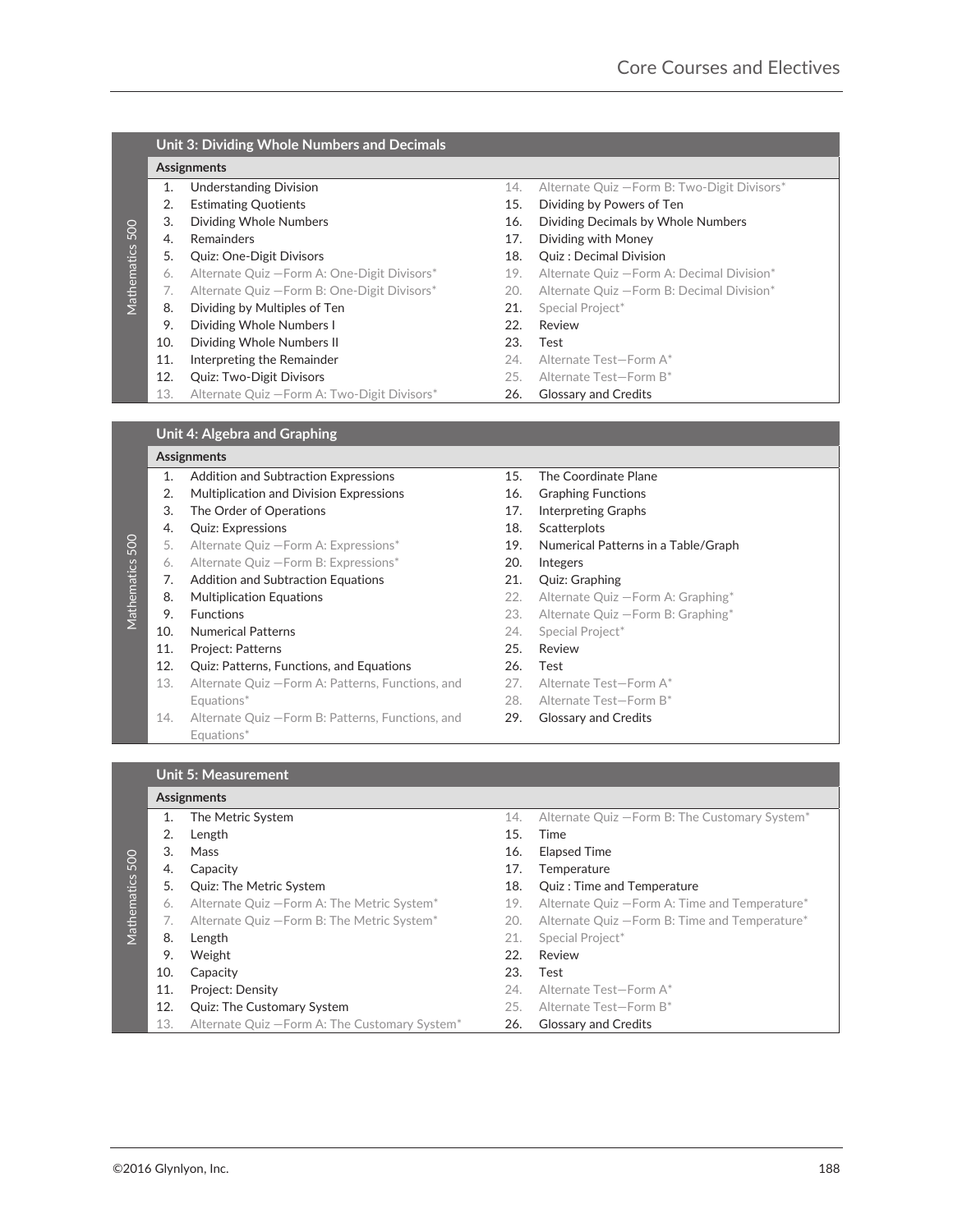|                 |                       | Unit 6: Factors and Fractions                  |     |                                     |  |  |
|-----------------|-----------------------|------------------------------------------------|-----|-------------------------------------|--|--|
|                 | <b>Assignments</b>    |                                                |     |                                     |  |  |
|                 | 1.                    | <b>Factors</b>                                 | 14. | Least Common Multiple               |  |  |
|                 | $\mathcal{D}_{\cdot}$ | <b>Prime Factorization</b>                     | 15. | <b>Comparing Fractions</b>          |  |  |
|                 | 3.                    | <b>Greatest Common Factor</b>                  | 16. | <b>Fractions and Decimals</b>       |  |  |
|                 | 4.                    | Quiz: Factors                                  | 17. | <b>Rounding Fractions</b>           |  |  |
|                 | 5.                    | Alternate Quiz - Form A: Factors*              | 18. | <b>Quiz: Fractions</b>              |  |  |
| Mathematics 500 | 6.                    | Alternate Quiz - Form B: Factors*              | 19. | Alternate Quiz - Form A: Fractions* |  |  |
|                 | 7.                    | <b>Fractions</b>                               | 20. | Alternate Quiz - Form B: Fractions* |  |  |
|                 | 8.                    | Improper Fractions and Mixed Numbers           | 21. | Special Project*                    |  |  |
|                 | 9.                    | <b>Simplifying Fractions</b>                   | 22. | Review                              |  |  |
|                 | 10.                   | <b>Equivalent Fractions</b>                    | 23. | Test                                |  |  |
|                 | 11.                   | <b>Quiz: Equivalent Fractions</b>              | 24. | Alternate Test-Form A*              |  |  |
|                 | 12.                   | Alternate Quiz - Form A: Equivalent Fractions* | 25. | Alternate Test-Form B*              |  |  |
|                 | 13.                   | Alternate Quiz - Form B: Equivalent Fractions* | 26. | <b>Glossary and Credits</b>         |  |  |

| <b>Assignments</b> |                                               |     |                                                   |  |  |
|--------------------|-----------------------------------------------|-----|---------------------------------------------------|--|--|
| 1.                 | Adding and Subtracting Fractions              | 15. | <b>Multiplying Fractions</b>                      |  |  |
| 2.                 | Adding and Subtracting Mixed Numbers          | 16. | <b>Multiplying Mixed Numbers</b>                  |  |  |
| 3.                 | <b>Estimating Sums and Differences</b>        | 17. | <b>Dividing Fractions</b>                         |  |  |
| 4.                 | <b>Quiz: Like Denominators</b>                | 18. | <b>Quiz: Multiplying and Dividing Fractions</b>   |  |  |
| 5.                 | Alternate Ouiz-Form A: Like Denominators*     | 19. | Alternate Quiz - Form A: Multiplying and Dividing |  |  |
| 6.                 | Alternate Quiz - Form B: Like Denominators*   |     | Fractions*                                        |  |  |
| 7.                 | <b>Adding Fractions</b>                       | 20. | Alternate Quiz - Form B: Multiplying and Dividing |  |  |
| 8.                 | <b>Subtracting Fractions</b>                  |     | Fractions*                                        |  |  |
| 9.                 | <b>Adding Mixed Numbers</b>                   | 21. | Special Project*                                  |  |  |
| 10.                | <b>Subtracting Mixed Numbers</b>              | 22. | Review                                            |  |  |
| 11.                | <b>Quiz: Unlike Denominators</b>              | 23. | Test                                              |  |  |
| 12.                | Alternate Quiz - Form A: Unlike Denominators* | 24. | Alternate Test-Form A*                            |  |  |
|                    |                                               |     | <b>Unit 7: Fraction Operations</b>                |  |  |

- 
- 14. Multiplying Whole Numbers and Fractions 26. Glossary and Credits
- 15. Multiplying Fractions
- 16. Multiplying Mixed Numbers
- 17. Dividing Fractions
- 18. Quiz : Multiplying and Dividing Fractions
- Fractions\*
- Fractions\*
- 21. Special Project\*
- 22. Review
- 23. Test
- 24. Alternate Test-Form A\*
- 13. Alternate Quiz Form B: Unlike Denominators\* 25. Alternate Test-Form B\*
	-

## **Unit 8: Data Analysis and Probability**

#### **Assignments-**

| 4.         |                                                                    |            |                                                       |
|------------|--------------------------------------------------------------------|------------|-------------------------------------------------------|
|            | Quiz: Factors                                                      | 17.        | Rounding Fractions                                    |
| 5.         | Alternate Quiz - Form A: Factors*                                  | 18.        | <b>Quiz: Fractions</b>                                |
| 6.         | Alternate Quiz - Form B: Factors*                                  | 19.        | Alternate Quiz - Form A: Fractions*                   |
| 7.         | Fractions                                                          | 20.        | Alternate Quiz - Form B: Fractions*                   |
| 8.         | Improper Fractions and Mixed Numbers                               | 21.        | Special Project*                                      |
| 9.         | <b>Simplifying Fractions</b>                                       | 22.        | Review                                                |
| 10.        | <b>Equivalent Fractions</b>                                        | 23.        | Test                                                  |
| 11.        | <b>Quiz: Equivalent Fractions</b>                                  | 24.        | Alternate Test-Form A*                                |
| 12.        | Alternate Quiz - Form A: Equivalent Fractions*                     | 25.        | Alternate Test-Form B*                                |
| 13.        | Alternate Quiz - Form B: Equivalent Fractions*                     | 26.        | <b>Glossary and Credits</b>                           |
|            | <b>Unit 7: Fraction Operations</b>                                 |            |                                                       |
|            | Assignments                                                        |            |                                                       |
| 1.         | Adding and Subtracting Fractions                                   | 15.        | <b>Multiplying Fractions</b>                          |
|            |                                                                    |            |                                                       |
| 2.         | Adding and Subtracting Mixed Numbers                               | 16.        | <b>Multiplying Mixed Numbers</b>                      |
| 3.         | <b>Estimating Sums and Differences</b>                             | 17.        | <b>Dividing Fractions</b>                             |
| 4.         | Quiz: Like Denominators                                            | 18.        | Quiz: Multiplying and Dividing Fractions              |
| 5.         | Alternate Quiz-Form A: Like Denominators*                          | 19.        | Alternate Quiz - Form A: Multiplying and Dividing     |
| 6.         | Alternate Quiz - Form B: Like Denominators*                        |            | Fractions*                                            |
| 7.         | <b>Adding Fractions</b>                                            | 20.        | Alternate Quiz - Form B: Multiplying and Dividing     |
| 8.         | <b>Subtracting Fractions</b>                                       |            | Fractions*                                            |
| 9.         | <b>Adding Mixed Numbers</b>                                        | 21.        | Special Project*                                      |
|            | <b>Subtracting Mixed Numbers</b>                                   | 22.        | Review                                                |
| 10.        |                                                                    |            |                                                       |
| 11.        | <b>Quiz: Unlike Denominators</b>                                   | 23.        | Test                                                  |
| 12.        | Alternate Quiz - Form A: Unlike Denominators*                      | 24.        | Alternate Test-Form A*                                |
| 13.        | Alternate Quiz - Form B: Unlike Denominators*                      | 25.        | Alternate Test-Form B*                                |
| 14.        | Multiplying Whole Numbers and Fractions                            | 26.        | <b>Glossary and Credits</b>                           |
|            |                                                                    |            |                                                       |
|            | Unit 8: Data Analysis and Probability                              |            |                                                       |
|            | Assignments                                                        |            |                                                       |
| 1.         | <b>Collecting Data and Frequency Tables</b>                        | 13.        | Alternate Quiz - Form B: Displaying Data*             |
| 2.         | <b>Measures of Central Tendency</b>                                | 14.        | Probability                                           |
| 3.         | Line Plots                                                         | 15.        | Probability as a Fraction                             |
| 4.         | <b>Stem-and-Leaf Plots</b>                                         | 16.        | <b>Listing Outcomes</b>                               |
| 5.         |                                                                    | 17.        |                                                       |
| 6.         | Quiz: Collecting and Analyzing Data                                | 18.        | <b>Making Predictions</b>                             |
|            | Alternate Quiz - Form A: Collecting and Analyzing<br>Data*         | 19.        | Quiz: Probability                                     |
|            |                                                                    |            | Alternate Quiz - Form A: Probability*                 |
| 7.         | Alternate Quiz - Form B: Collecting and Analyzing                  | 20.        | Alternate Quiz - Form B: Probability*                 |
|            | Data*                                                              | 21.        | Special Project*                                      |
| 8.         | <b>Bar Graphs</b>                                                  | 22.        | Review                                                |
| 9.         | Line Graphs                                                        | 23.        | Test                                                  |
| 10.        | Choosing the Right Graph                                           | 24.        | Alternate Test-Form A*                                |
| 11.<br>12. | Quiz: Displaying Data<br>Alternate Quiz - Form A: Displaying Data* | 25.<br>26. | Alternate Test-Form B*<br><b>Glossary and Credits</b> |